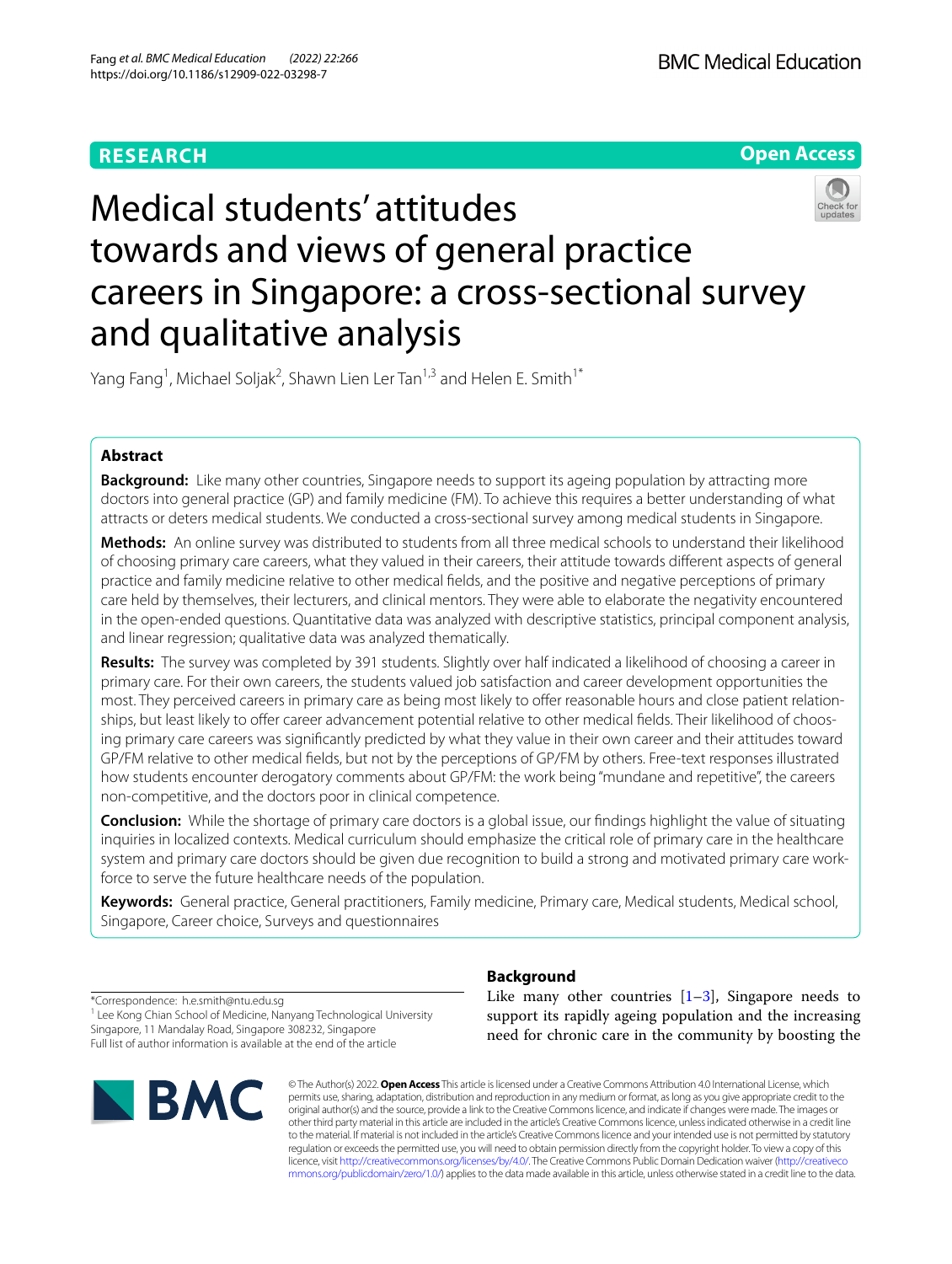number of doctors working in general practice (GP) and family medicine (FM). But to achieve this is not easy and medical schools have been urged to address these needs and students' reservations to facilitate the recruitment of doctors into primary care  $[4]$  $[4]$ . The rich literature on this topic suggests medical students' career preferences to be a complex product of individual characteristics, curriculum and training related factors, and larger environment for medical practice. Factors such as lower income [[5\]](#page-8-3), prestige [\[6](#page-8-4)], and even political climate [\[7](#page-8-5)], have been shown to dampen students' interest in primary care careers. Medical schools play a substantial role in shaping students' specialty preference in relation to GP/FM. Systematic and scoping reviews reveal that this can occur directly or indirectly through curricular design (e.g., lecture content, clinical rotations, exposure to patient groups) [[8\]](#page-8-6), presence of role models [\[9](#page-9-0)], and school environments that may be biased towards hospital care [[10\]](#page-9-1). One study found that after completing a three-year preclinical curriculum, medical students have reported perceiving primary care physician to be more fnancially risky, less fnancially rewarding and prestigious, and to offer fewer career opportunities  $[11]$  $[11]$  $[11]$ . On an encouraging note, students reported being encouraged by early exposure to general practice in their course structure and the involvement of GP faculty in core teaching [[12](#page-9-3)].

Besides medical education, specialty preference is also associated with factors intrinsic students' background, interests, and values. Research has suggested a stronger preference for technical specialties in males [\[13](#page-9-4)], and stronger preference for specialty that offer more controllable lifestyles [[14\]](#page-9-5) and social orientation [\[13](#page-9-4)] (e.g., family medicine) in females. Having a parent who was a general practitioner was also associated with preferring a career in general practice [[15\]](#page-9-6). In addition, having higher student debt was associated with less likelihood of choosing lower-paying specialties, such as primary care [[16\]](#page-9-7). Still, academic interest and competency were identifed as the most infuential factors in specialty choice [[17\]](#page-9-8), and medical education is the key to developing these areas. While most of the literature consist of studies conducted outside of Asia, research within Asia have found higher income expectations [[18\]](#page-9-9) and poor awareness of general practice [[19\]](#page-9-10) to be associated with lesser likelihood to pursue this feld of medicine.

To boost the number of doctors in the primary care workforce, Singapore has introduced over recent years many initiatives, including the opening of two new medical schools. In Singapore, general practice and family medicine is not recognized as a medical specialty and primary care doctors are regarded as generalists. To increase the number of doctors with a more generalist focus, the Ministry of Health has recently modifed the fast-track North American style residency programs it introduced in 2010 as they have contributed to an overabundance of specialists. The proportion of residency openings in generalist felds has now been increased [[20](#page-9-11)] and over 50% of residency positions ofered in 2021 were in internal medicine or family medicine [[21](#page-9-12)].

The career preference for specialist over generalist practice among medical students is a challenge for many countries [[5,](#page-8-3) [15](#page-9-6), [22,](#page-9-13) [23](#page-9-14)]. If increasing training opportunities for generalist practice in Singapore is to achieve its full potential, we need to better understand the factors that infuence students' career choice and their interest in primary care careers. Prior local studies of career choice of medical students have focused on factors such as fnances [[24](#page-9-15)] and sponsoring institute characteristics that afect their interest in specifc specialties [[25](#page-9-16)] and residency choices [\[26](#page-9-17)], with no attention to primary care. The surveys focusing on general practice come from overseas, from countries where the health ecosystems difer markedly from Singapore's. Unlike many countries, family medicine is not recognized as a medical specialty in Singapore. Some earlier qualitative research we conducted with medical students highlighted several concerns about pursuing primary care careers (largely in comparison to specialist careers) including limitations in professional opportunities, dealing with mundane problems, lower perceived prestige, and hospital specialist mentors' negative attitudes towards family doctors [[27\]](#page-9-18). To better understand this data from focus group discussions and to quantify the frequency of the themes reported, we designed this cross-sectional survey of medical students in Singapore. Knowing what characteristics infuence their career choice, and what might encourage or discourage their selection of primary care will help prioritize initiative to promote generalist practice.

# **Methods**

#### **Survey Design**

The design of this survey questionnaire was informed by the existing literature  $[8, 17, 28]$  $[8, 17, 28]$  $[8, 17, 28]$  $[8, 17, 28]$  $[8, 17, 28]$  $[8, 17, 28]$  $[8, 17, 28]$ , the findings of a series of focus groups with medical students in Singapore [[27\]](#page-9-18), and questions used in previous medical student surveys  $[7, 29]$  $[7, 29]$  $[7, 29]$  $[7, 29]$ . The 19-item questionnaire was formatted with multiple choice and check-box selection questions, together with open-ended questions for free-text responses. Refnements were made after the questionnaire was piloted with six undergraduate medical students. The questionnaire can be found in the supporting documents.

The questionnaire focused on two areas: i) students' career plans (what they value in their career, how likely they are to choose a career in primary care, their views on the opportunities and challenges in primary care, and the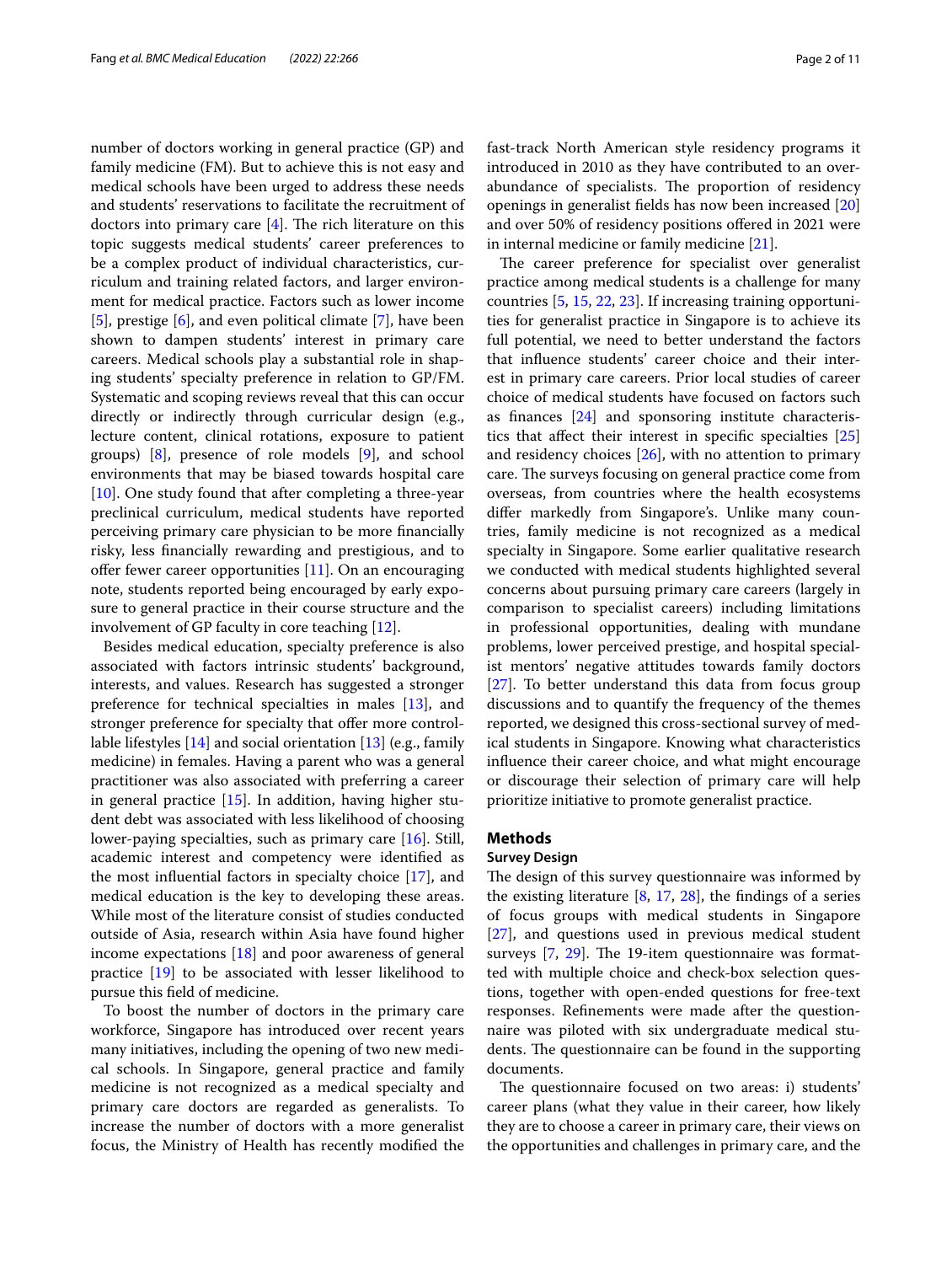future of primary care in Singapore) and ii) the potential infuence of other people on their career aspirations; how positively diferent groups of people view primary care (including university lecturers, clinical mentors, peers, family and friends, and the wider society), and whether they had encountered negativity to general practitioners and family physicians in the medical schools or hospital placements. If students had encountered negative comments about general practitioners, they were able to elaborate further in free text. In conclusion, the questionnaire asked about demographic characteristics (e.g., school, year of study, gender, age).

#### **Survey distribution**

The survey was distributed on the survey platform Qualtrics to students in all years in the three medical schools in Singapore. We sought help from the offices of medical education and student life, teaching faculty, student societies, and personal links to distribute the survey link to the student body. The data collection took place between November 2019 and December 2020 having been delayed by the COVID-19 pandemic. Informed consent was obtained online, and no personally identifable information was collected.

#### **Data analyses**

Descriptive statistics were used to present an overview of the quantitative data. Where applicable, principal component analysis [[30\]](#page-9-21) was used to reduce questions with multiple items into a few dimensions to increase explanatory power. An overall multivariable regression analysis [[31\]](#page-9-22) was conducted to identify the factors that best predict medical students' likelihood of pursuing primary care careers. All statistical analyses were conducted in SPSS Version 22 [[32](#page-9-23)]. Free-text data underwent thematic content analysis [\[33](#page-9-24)].

Ethics approval was obtained from the Institutional Review Board, Nanyang Technological University (IRB-2018-07-007).

#### **Results**

Five hundred and eighty-three students responded to the questionnaire (indicated by their completion of the frst question on factors important to one's own career) and two-thirds (*n*=391) completed the survey in full. Based on the estimated medical student population of 2500, the response rate was 16%. The characteristics of the sample are shown in Table [1.](#page-2-0)

#### **Important factors in choosing one's career**

When considering the importance of diferent factors their career choice, the participants agreed most strongly that job satisfaction was important and least strongly <span id="page-2-0"></span>**Table 1** Demographic characteristics of medical students

| Demographic variable                            | N              | Percent |
|-------------------------------------------------|----------------|---------|
| School ( $M = 583$ )                            |                |         |
| NUS Yong Loo Lin School of Medicine (NUS YLL)   | 241            | 41%     |
| NTU Lee Kong Chian School of Medicine (NTU LKC) | 265            | 45%     |
| Duke-NUS Medical School (Duke-NUS)              | 77             | 13%     |
| Clinical training phase ( $M = 583$ )           |                |         |
| Preclinical                                     | 296            | 50.8%   |
| Clinical                                        | 287            | 49.2%   |
| Age group $(N = 391)$                           |                |         |
| Below 21                                        | 112            | 28.6%   |
| $21 - 25$                                       | 233            | 59.6%   |
| $26 - 30$                                       | 35             | 9.0%    |
| $31 - 35$                                       | 10             | 2.6%    |
| $36 - 40$                                       | 1              | 0.3%    |
| Gender ( $N = 391$ )                            |                |         |
| Male                                            | 186            | 47.6%   |
| Female                                          | 195            | 49.9%   |
| Prefer not to say                               | 10             | 2.6%    |
| Ethnic group ( $N = 391$ )                      |                |         |
| Chinese                                         | 358            | 91.6%   |
| Malay                                           | $\mathfrak{D}$ | 0.5%    |
| Indian                                          | 21             | 5.4%    |
| Others                                          | 10             | 2.6%    |

There were approximately 1500, 640, and 320 students enrolled in NUS YLL, NTU LKC, and Duke-NUS, respectively, with an approximate response rate of 16, 41, and 24%. Across the schools, 41% of the students were in the pre-clinical and 59% of the students were in the clinical phases of their study

that research opportunities was important. However, all items received a mean agreement score above the scale midpoint (3 out of a scale of 1 (strongly disagree) to 5 (strongly agree)), suggesting that overall, the items on their list were important to their career choice. The mean and SD of each item are shown in Table [2.](#page-3-0)

A principal component analysis to explore the factors underlying the list of items revealed a three-component solution which explained 53% of the variance (Table [2](#page-3-0)). The Kaiser-Meyer-Olkin (KMO) measure of sampling adequacy is 0.680 and the Bartlett test of sphericity is significant ( $p < 0.05$ ), suggesting sampling adequacy. The "practical considerations" component refers to consideration of potential investment of time and resources and the corresponding returns expected from a career. The items include reasonable hours, length of training, location flexibility, and income potential. The "style of working" component refers to how the work is carried out, particularly in relation to patients, colleagues and the working environment. The items include community-based working, teamwork, and close relationships with patients. The "career potential" component refers to the possibility that a career offers a variety of fulfilment. The items include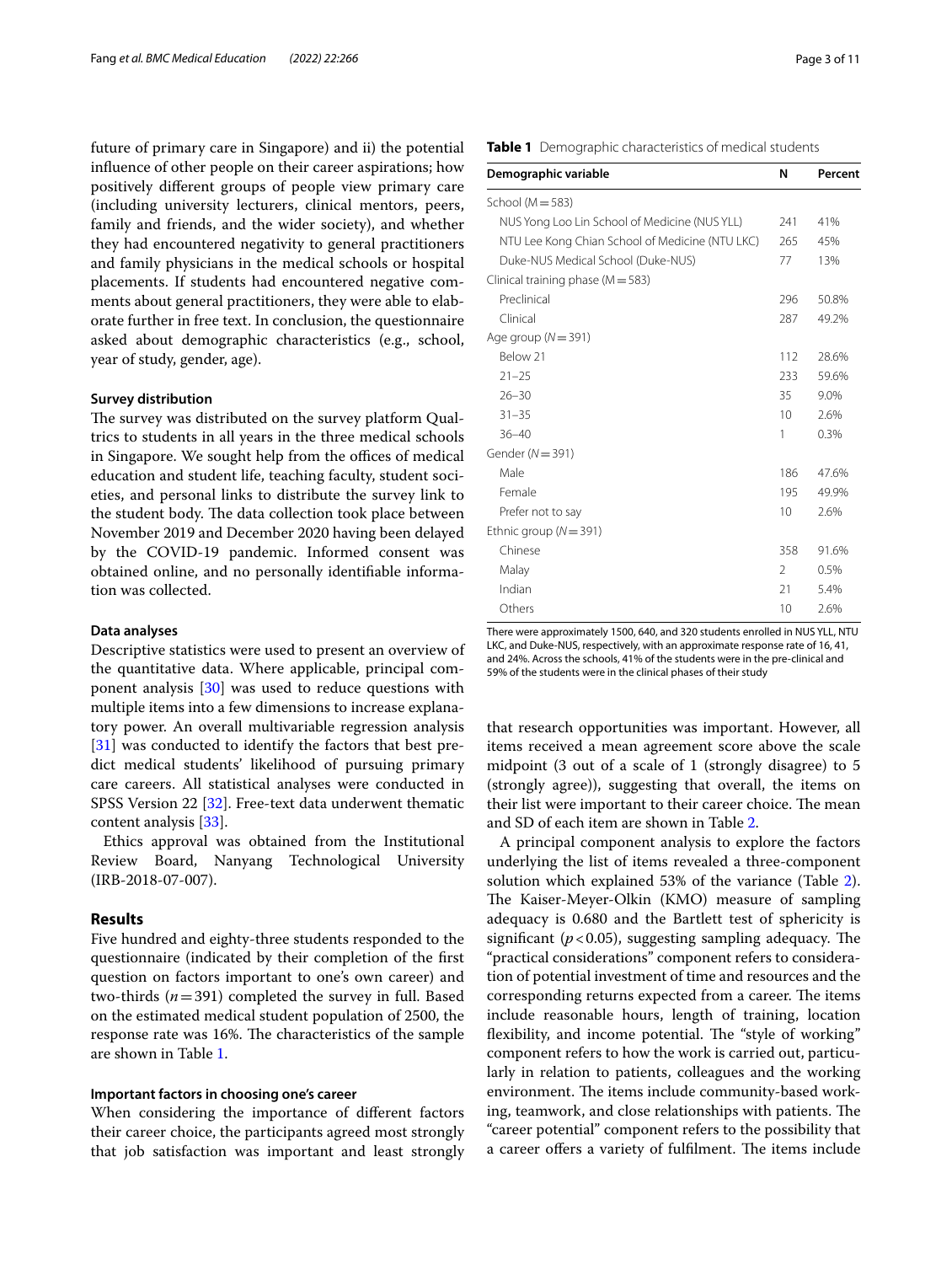<span id="page-3-0"></span>

| Table 2 Mean, SD of items and their loading on each component of "factors important to career choice" |  |
|-------------------------------------------------------------------------------------------------------|--|
|-------------------------------------------------------------------------------------------------------|--|

|                                   | Mean | <b>SD</b> |                             |                     | <b>Component loadings</b> |  |  |
|-----------------------------------|------|-----------|-----------------------------|---------------------|---------------------------|--|--|
|                                   |      |           | 1. Practical considerations | 2. Style of working | 3. career potential       |  |  |
| Reasonable hours                  | 4.25 | 0.80      | .792                        |                     |                           |  |  |
| Length of training                | 3.68 | 0.94      | .703                        |                     |                           |  |  |
| Location flexibility              | 3.62 | 0.97      | .690                        |                     |                           |  |  |
| Income potential                  | 4.03 | 0.79      | .434                        |                     |                           |  |  |
| Community-based working           | 3.80 | 0.88      |                             | .811                |                           |  |  |
| <b>Teamwork</b>                   | 4.01 | 0.79      |                             | .718                |                           |  |  |
| Close relationships with patients | 3.98 | 0.82      |                             | .673                |                           |  |  |
| Career development opportunities  | 4.39 | 0.66      |                             |                     | .805                      |  |  |
| Research opportunities            | 3.02 | 1.06      |                             |                     | .607                      |  |  |
| Professional status               | 3.90 | 0.79      |                             |                     | .593                      |  |  |
| Job satisfaction                  | 4.77 | 0.45      |                             |                     | .492                      |  |  |
| Variance explained                |      |           | 22.6%                       | 26.3%               | 14.1%                     |  |  |

For Mean and SD,  $1=$  strongly disagree,  $5=$  strongly agree

<span id="page-3-1"></span>**Table 3** First consideration of choosing primary care careers

|                                    | N   | Percent |
|------------------------------------|-----|---------|
| Before entering medical school     | 155 | 38.6%   |
| Medical school (preclinical years) | 100 | 24.9%   |
| Medical school (clinical years)    | 139 | 34.5%   |
| Missing data                       | 8   | 2.0%    |
| Total                              | 402 | 100%    |

career development opportunities, research opportunities, professional status, job satisfaction.

#### **Likelihood of choosing primary care careers**

The students then rated how likely they were to choose primary care careers on a scale of 0 to 10. Across all schools and years of training, the mean and median likelihood of choosing primary care careers were 5.59 and 6.00 respectively, where 5 was the midpoint; 53.6% of all participants expressed a score of 6 or above. A one-way ANOVA showed that mean diference across the three schools was non-significant ( $F=1.19$ ,  $p=.305$ ). Amongst the 402 students who indicated a likelihood of 5 or higher, 39% said that they had frst considered this feld before entering medical school (Table [3\)](#page-3-1).

# **Perception of primary care careers relative to other medical careers**

In terms of what primary care careers are more likely to offer compared to other medical careers, reasonable working hours and close relationship with patients were rated the most highly, both receiving a score of higher than 4.5 on a scale of 1 (strongly disagree) to 5 (strongly

agree), whereas research opportunities received the lowest ratings. Mean and SD of the items are shown in Table [4](#page-4-0).

A principal component analysis was used to explore the factors underlying the list of items revealed a threecomponent solution. The KMO measure of sampling adequacy is 0.776 and the Bartlett test of sphericity is significant  $(p<0.05)$ , suggesting sampling adequacy. The overall variance explained by the three components is 57%. (Table [4](#page-4-0)). The three components perceived of  $GP/$ FM compared to other medical careers are "potential strengths" (reasonable working hours, close relationship with patients), "potential limitations" (higher income, professional status), and "ambivalent attributes" (teamwork, ample professional and collegiate support, research opportunities, career development opportunities, opportunities to innovate, job satisfaction).

#### **Other peoples' views of GP/FM**

To understand how medical students' attitudes toward primary care careers may be shaped by the views of others, we asked students to rate their perceptions of how positively diferent groups of people viewed GP/FM on a scale of 0 (extremely negative) to 10 (extremely positive). The students perceived most positivity from GPs they encountered on placements and family and friends who are GPs, and least positivity from doctors working in specialties and family and friends without medical background (Table [5\)](#page-4-1).

A principal component analysis of the data found a two-component solution, which explained 58% of the variance (Table [5\)](#page-4-1). The KMO measure of sampling adequacy is 0.840 and the Bartlett test of sphericity is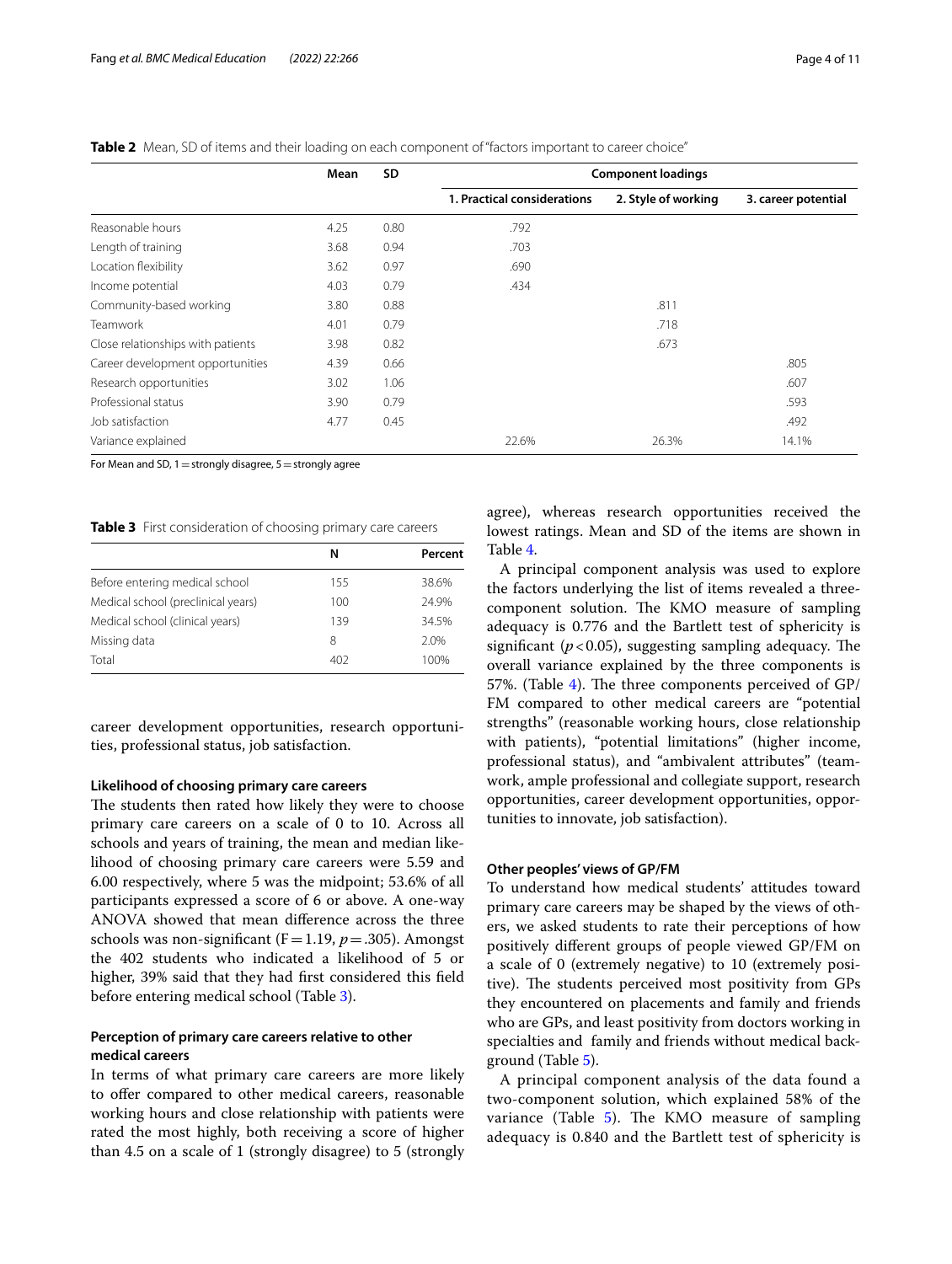|                                           | Mean | <b>SD</b> |                          | <b>Component loadings</b> |                        |
|-------------------------------------------|------|-----------|--------------------------|---------------------------|------------------------|
|                                           |      |           | 1. Ambivalent attributes | 2. Potential limitations  | 3. Potential strengths |
| <b>Teamwork</b>                           | 3.42 | 0.99      | .838                     |                           |                        |
| Ample professional and collegiate support | 3.49 | 0.88      | .650                     |                           |                        |
| Research opportunities                    | 2.72 | 0.91      | .636                     |                           |                        |
| Career development opportunities          | 3.04 | 0.90      | .576                     |                           |                        |
| Opportunities to innovate                 | 2.98 | 0.95      | .551                     |                           |                        |
| job satisfaction                          | 3.65 | 1.02      | .524                     |                           |                        |
| Higher income                             | 2.96 | 0.90      |                          | .937                      |                        |
| Professional status                       | 3.05 | 0.93      |                          | .604                      |                        |
| Reasonable working hours                  | 4.65 | 0.60      |                          |                           | .794                   |
| Close relationship with patients          | 4.61 | 0.64      |                          |                           | .747                   |
| Variance explained                        |      |           | 32.4%                    | 14.1%                     | 10.6%                  |

<span id="page-4-0"></span>**Table 4** Mean, SD of items and their loading on each component of "what GP/FM is more likely to ofer than other medical professions"

For Mean and SD,  $1=$  strongly disagree,  $5=$  strongly agree

# <span id="page-4-1"></span>**Table 5** Mean, SD of items and their loading on each component of "other peoples' views of GP/FM"

|                                                                       | Mean | <b>SD</b> | <b>Component loadings</b>          |                                     |  |  |
|-----------------------------------------------------------------------|------|-----------|------------------------------------|-------------------------------------|--|--|
|                                                                       |      |           | 1. within the medical<br>community | 2. outside the medical<br>community |  |  |
| Peers at medical school                                               | 5.33 | 2.04      | .847                               |                                     |  |  |
| Overall culture of medical school (including school curriculum)       | 5.68 | 2.20      | .836                               |                                     |  |  |
| Lecturers and trainers at medical school                              | 6.17 | 1.88      | .810                               |                                     |  |  |
| Doctors on placements in other specialties                            | 5.05 | 1.91      | .762                               |                                     |  |  |
| Family members and/or friends who have a medical background (non-GPs) | 5.37 | 1.94      | .654                               |                                     |  |  |
| GPs on placements                                                     | 7.09 | 1.81      | .487                               |                                     |  |  |
| General public                                                        | 5.73 | 1.99      |                                    | .886                                |  |  |
| Entertainment, TV (e.g., sitcoms, documentaries)                      | 5.77 | 1.99      |                                    | .848                                |  |  |
| Newspapers, online news articles or TV news                           | 6.19 | 1.84      |                                    | .801                                |  |  |
| Family members and/or friends (without medical background)            | 5.19 | 2.45      |                                    | .733                                |  |  |
| Family members and/or friends who are GPs                             | 6.72 | 2.00      | .308                               | .337                                |  |  |
| Variance explained                                                    |      |           | 43.6%                              | 14.3%                               |  |  |

For Mean and SD,  $0$  = extremely negative,  $10$  = extremely positive

significant  $(p<0.05)$ , suggesting sampling adequacy. The two components are groups "within the medical community" (peers at medical school, overall culture of medical school, lecturers and trainers at medical school, doctors on placements in other specialties, family members and/or friends who have a medical background (non-GPs), GPs on placements) and "outside the medical community" (general public, entertainment and TV (e.g., sitcoms, documentaries), news, family members and/or friends (without medical background)) The item "family and friends who are GPs" could not be reliably loaded onto either components in this solution.

# **View of primary care's increasing importance**

To understand how the students view the future of primary care in Singapore, we asked participants to rate fve statements pertaining to primary care's increasing importance on a scale of 0 (least likely) to 10 (most likely). All statements received a score above the midpoint of 5, with "more doctors working in primary care" receiving the highest rating.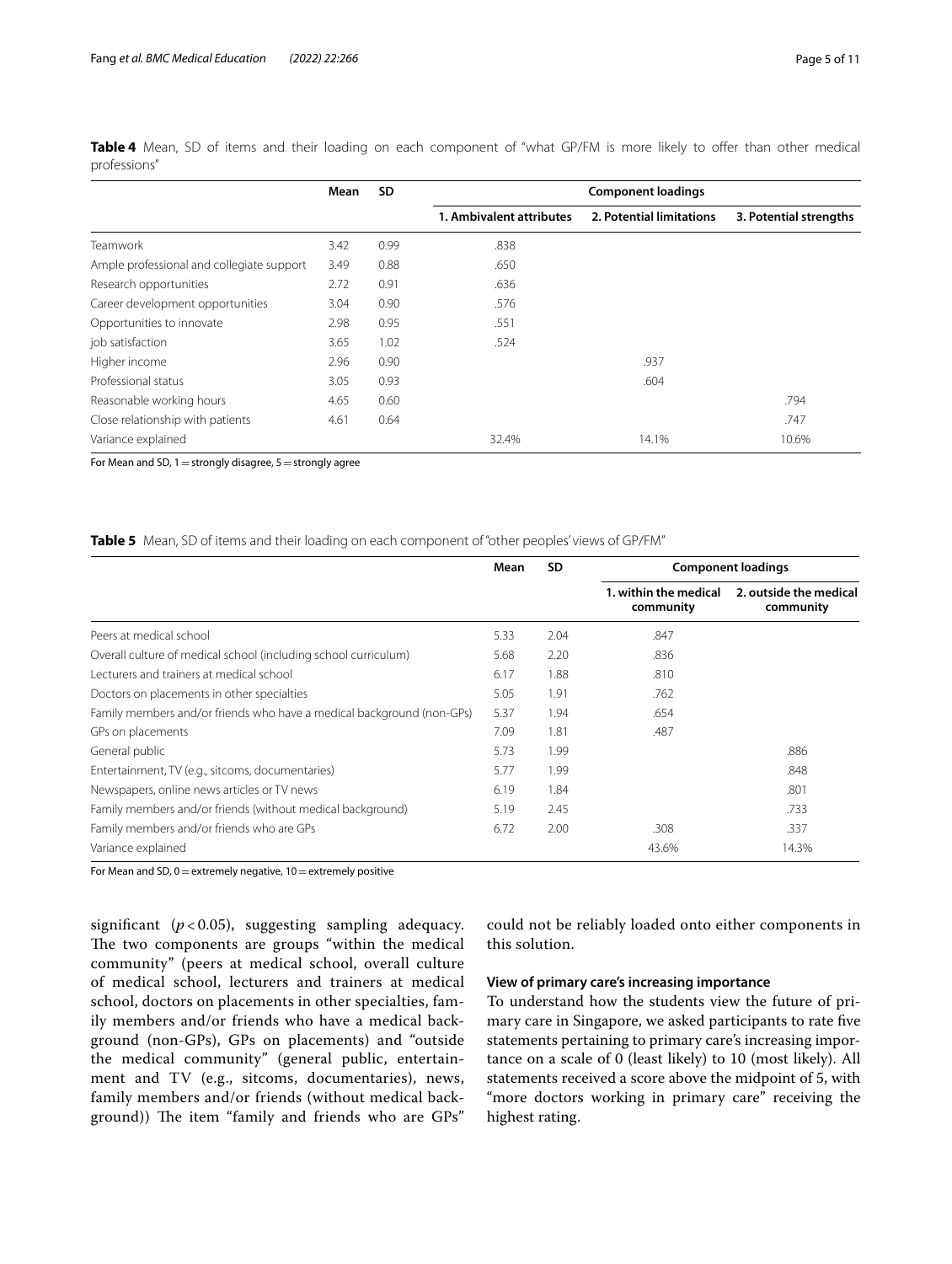A principal component analysis was conducted to explore the factors underlying the list of items. A singlecomponent solution emerged, suggesting that all fve statements measured the same underlying construct. The Kaiser-Meyer-Olkin (KMO) measure of sampling adequacy is 0.819 and the Bartlett test of sphericity is signifcant  $(p<0.05)$ , suggesting sampling adequacy. The overall variance explained by the components is 58% (Table [6\)](#page-5-0).

Finally, we regressed the primary outcome, the likelihood of pursuing primary care careers, on the potential predictors in the survey. The predictors other than age and gender were all scores derived from the results from the factor analyses presented above. The significant predictors in the fnal models were the importance of practical career considerations, importance of style of working, importance of career development potential as well as potential strengths and ambiguous attributes associated with primary care careers (Table [7\)](#page-5-1). The model was significant ( $R^2$ =.31,  $p$ <.001). All the factors predicted the likelihood of choosing primary care careers positively with one exception, the importance of career potential to one's own career, which predicted likelihood negatively. The other predictors were non-significant.

One third of students reported encountering negativity towards general practice and family medicine from medical school teaching staf, and 46% encountered it from hospital specialists. The percentage of students reporting the latter was signifcantly diferent across schools ( $p = 0.016$ ), with 55% of NUS-YLL students, 38% of NTU-LKC students, and 43% of Duke-NUS students reporting having encountered negativity from hospital specialists. The negative comments were more frequently experienced in the clinical years of training compared to the preclinical years  $(p<0.001)$ . Derogatory comments were made about the nature of the work ("mundane and repetitive nature", "boring"), the case mix ("dealing only with coughs and colds", "Consultants say that GPs only treat easy acutes and manage chronics and it

<span id="page-5-0"></span>**Table 6** Future of primary care

|                                                                           | Mean | SD   | Loading on single<br>component |
|---------------------------------------------------------------------------|------|------|--------------------------------|
| More doctors will be working in primary care                              | 7.80 | 1.52 | .669                           |
| More care will be delivered in community settings                         | 7.78 | 1.61 | .849                           |
| GPs' and FPs' roles will be expanded                                      | 7.32 | 1.87 | .798                           |
| Patients will increasingly opt for primary care settings for chronic care | 6.91 | .99  | .783                           |
| Career prospects in GP/FM in Singapore are improving                      | 6.55 | .95  | .701                           |
| Variance explained                                                        |      |      | 58.2%                          |

For Mean and SD,  $0 =$  least likely,  $10 =$  most likely

<span id="page-5-1"></span>

|  |  | Table 7 Overall model predicting the likelihood of choosing primary care careers |  |  |
|--|--|----------------------------------------------------------------------------------|--|--|
|  |  |                                                                                  |  |  |

| Predictor                                                    | Multivariable linear regression |                 |                          |                    |                    |            |  |  |
|--------------------------------------------------------------|---------------------------------|-----------------|--------------------------|--------------------|--------------------|------------|--|--|
|                                                              | p                               | Raw<br>estimate | Standardized<br>estimate | 95% Lower<br>limit | 95% Upper<br>limit | <b>VIF</b> |  |  |
| Intercept                                                    | .648                            | $-.65$          |                          |                    |                    |            |  |  |
| Aqe <sup>a</sup>                                             | .538                            | .09             | .03                      | $-.20$             | .39                | 1.05       |  |  |
| Genderb                                                      | .530                            | $-.13$          | $-.03$                   | $-.53$             | .28                | 1.05       |  |  |
| Practical considerations (own career)                        | $-.001$                         | .91             | .23                      | .56                | 1.27               | 1.14       |  |  |
| Style of working (own career)                                | < .001                          | .69             | .19                      | .34                | 1.04               | 1.24       |  |  |
| Career potential (own career)                                | $-.001$                         | $-1.48$         | $-.31$                   | $-1.91$            | $-1.04$            | 1.11       |  |  |
| Ambiguous attributes (primary care careers)                  | < .001                          | 1.11            | .31                      | .74                | 1.49               | 1.42       |  |  |
| Potential limitations (primary care careers)                 | .828                            | .03             | .01                      | $-.27$             | .34                | 1.39       |  |  |
| Potential strength (primary care careers)                    | .043                            | .42             | .09                      | .01                | .83                | 1.11       |  |  |
| Perceptions of GP/FM by groups in the medical community      | .197                            | .11             | .07                      | $-0.06$            | .29                | 1.60       |  |  |
| Perceptions of GP/FM by groups outside the medical community | .461                            | $-.05$          | $-.04$                   | $-0.19$            | .09                | 1.35       |  |  |
| View of the future of primary care                           | .905                            | .01             | .01                      | $-0.17$            | .19                | 1.30       |  |  |

<sup>a</sup> Age was entered as a continuous variable

<sup>b</sup> There were nine participants who selected "prefer not to say" for gender. They were excluded in the analysis shown above. However, when included, the significance of all variables remained unchanged except for the gender variable. Those selecting "prefer not to say" had lower preference for primary care careers (M<sub>prefer not to</sub>  $_{\text{cav}}$  = 2.44, compared to  $M_{\text{male}}$  = 5.71,  $M_{\text{female}}$  = 5.83, on a scale of 0 to 10). The reference level for gender was male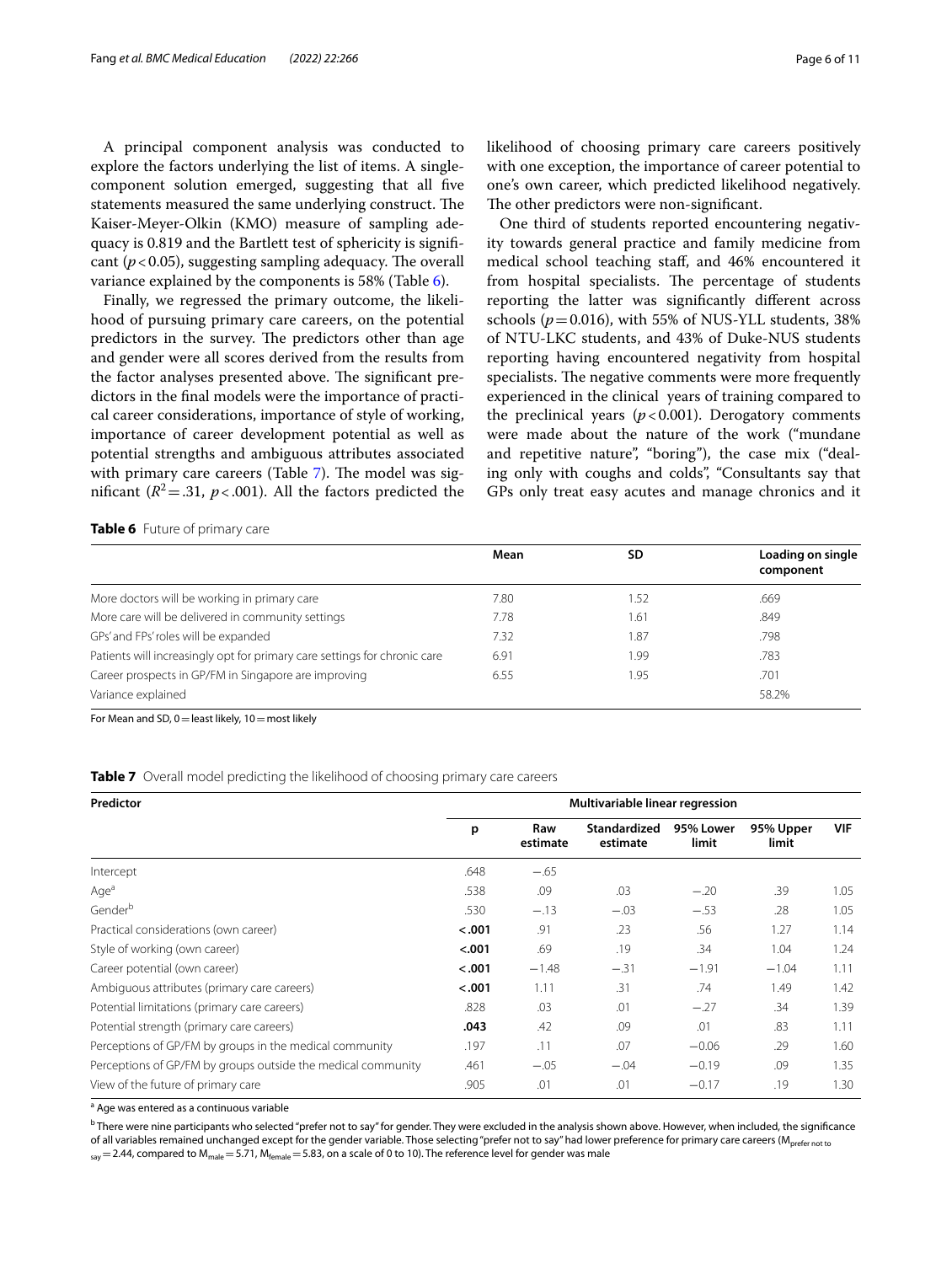is not intellectually challenging"). It was portrayed as a non-competitive career option (e.g., "some mention how it's the place doctors go to when they don't want to continue IM residency and want something slack instead", a "backup plan" or "last resort"). Anti-GP rhetoric extended to comments on poor knowledge (e.g., "useless, don't know anything", "GPs don't know enough"), and poor performance in all aspects of clinical practice (e.g., "missing certain signs", "incorrect administration of drugs or treatments", "unnecessary referrals").

# **Discussion**

Overall, the surveyed medical students demonstrated a fair amount of affinity toward primary care careers, with more than half indicating a score above the midpoint in their likelihood of choosing primary care careers. Amongst a list of factors commonly thought to be important to medical students' career choice, job satisfaction was considered the most important [\[7](#page-8-5), [34](#page-9-25), [35](#page-9-26)]. Principal component analysis found three dimensions underlying the list of eleven items: practical considerations, style of working, and career potential. These results differed from that reported in a prior study conducted in Germany, where a principal component analysis revealed seven dimensions underlying a diferent list of 27 items [[36\]](#page-9-27). Compared with other medical careers, the perceived strengths of primary care careers lie in reasonable working hours and close patient relationships and the perceived limitations were in higher income and professional status. How the remaining attributes listed compared to other medical careers were perceived to be ambivalent.

In terms of how diferent groups of people viewed GP/ FM, the students reported that it was GPs on their placements who viewed GP/FM the most positively, while doctors they encountered from other specialties viewed GP/FM the most negatively. Other groups, such as the general public and teaching staf within the medical schools, scored somewhere in between. Principal component analysis found the diferent groups loading onto two factors: groups within the medical community and groups outside of the medical community.

# **Comparison with existing literature**

In comparison with other studies, the Singapore medical students' attitudes toward primary care careers were relatively positive. Over half of the students indicated a likelihood above the scale midpoint of choosing primary care careers. A survey of students at Oxford University in 2017 found that 40% rated general practice careers as attractive or very attractive [[7](#page-8-5)]. Surveys conducted elsewhere were less encouraging, but they focused only on top career choices; only 2% of medical students and recently qualifed doctors in Brazil selected family medicine as one of their top three choices of medical career [[15\]](#page-9-6) and only 14% of Australian medical students indicated general practice as their top career choice [\[37](#page-9-28)]. In a survey of frst year medical students across fve Asian countries (China, Sri Lanka, Nepal, India and Malaysia) only 12.1% indicated an interest in pursuing general practice [\[38\]](#page-9-29). Compared to the survey by Barber and colleagues in 2018 [[7\]](#page-8-5), the students we surveyed attached more importance to career development opportunities and less to location flexibility. This difference may possibly be due to the small geographic size of Singapore (less than 750km<sup>2</sup>) which presents few accessibility problems. In other respects, attributes thought to be associated with primary care careers in comparison to other medical careers were fairly consistent across both surveys, as was the likelihood of choosing primary care careers. Similar to the Barber et al.'s fnding that GPs were perceived to have lower status than hospital specialties, our fndings also showed that GP careers were perceived to have lower professional status [[39\]](#page-9-30).

The regression results suggest that the students' likelihood of pursuing primary care careers is primarily driven by their personal attitudes, such as factors they will value in their own professional life and their own perception of careers in primary care. The students appear less affected by external infuences such as attitudes toward primary care held by teachers and mentors, friends and family, and the cultural milieu.

While some existing literature suggests that female students perceive family medicine careers more favorably  $[13, 40]$  $[13, 40]$  $[13, 40]$ , in this study the two genders did not differ on their likelihood of pursuing GP/FM careers. Supplementary analyses suggest that compared to males, females perceived GP/FM careers to be more likely to offer professional status, research opportunities, and teamwork relative to other medical specialties; this difference is statistically significant  $(p<0.05)$  but small in magnitude (mean diference of approximately 0.2 on a scale of 1 to 5). Likewise, older age did not correlate with higher likelihood of pursuing a GP/FM career, contrary to findings elsewhere  $[6]$  $[6]$ . This might be due to the limited age representation in our sample (88% of the sample were aged 25 or younger), which refects the reality that the vast majority of medical students in Singapore begin their medical training at age 19.

## **Strengths, limitations, and future directions**

The strengths of this study include its generalizability for Singapore as it sampled students from both preclinical and clinical students' years of study in all three medical schools, and thus presenting an overall picture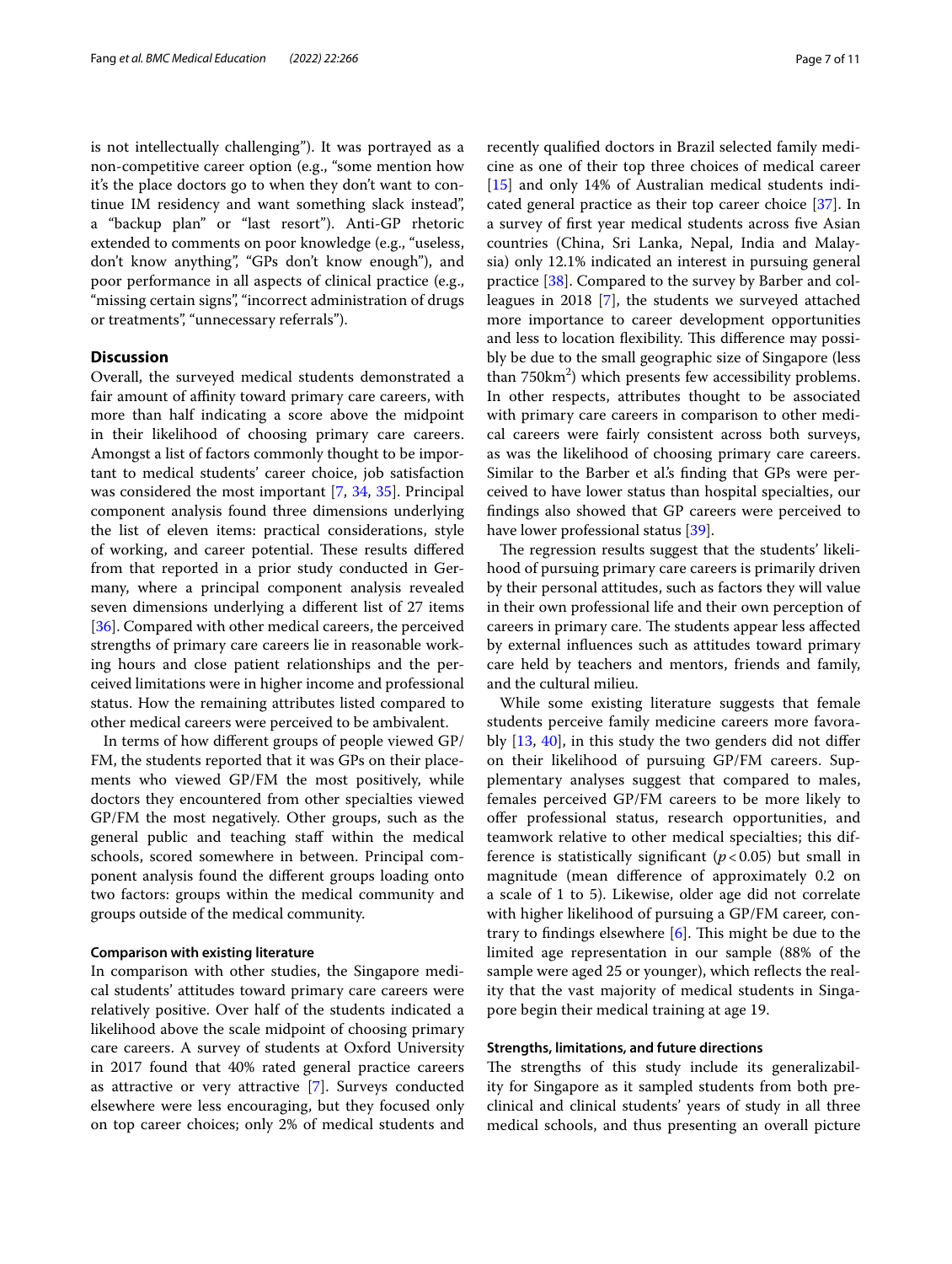of the potential local medical workforce. This is the first study using mixed methods and complements our earlier research that used only focus groups  $[27]$  $[27]$ . The study questions were largely drawn from validated items previously used in other surveys. This is one of the few studies that has employed factor analysis as a tool to understand what medical students' value for their future careers and their perception of primary care careers. This statistical approach introduces more parsimony by identifying the conceptual dimensions underlying multiple items. The factors important in different countries may reflect the diferences in country-specifc characteristics and priorities.

Study limitations include relatively low response rates; despite many efforts to improve this, it was much lower than that reported for some other studies [[41\]](#page-9-32). However, low response rates are not unusual for online surveys of this nature, and the COVID-19 pandemic also intervened. The response rates differed across medical schools and was understandably highest in the school in which the authors were based, which afforded more opportunities to promote the survey especially given the crossinstitutional restrictions on physical contact during the pandemic. The completion rate among those who started the survey was also relatively low (67%). This may be due to its length (23% of those who completed the questionnaire took 15min or longer) and some questions required considerable thought. We also observed the trend that those who were more likely to choose GP/FM were likely to have progressed further with the survey, suggesting disinterest in the topic to be a reason for exiting before completion. Given the cross-sectional design of our study, the fndings are correlational and could be refned by longitudinal studies that track how medical students' values and views change as they progress through their medical education. Understanding when the key decision points are for students' career selection could inform the timing for primary care career promotion interventions.

#### **Policy implications**

While the overall affinity towards primary care careers seemed positive in comparison to overseas reports, our fndings identifed several areas that may be counterproductive for attracting more new doctors into primary care, all of which can be addressed by policy. Several career attributes that appeared under the "ambivalent attributes" component (i.e., job satisfaction, career development opportunities, teamwork) received some of the highest importance ratings by medical students. To address this issue, the formal curriculum needs to be more explicit in articulating what can be expected from primary care careers with respect to these attributes. A recent scoping review suggests that early stage curriculum exposure, clinical placements, and role models are both positively related to interest in general practice [\[9](#page-9-0)]. Both the formal and informal curricula could be modifed to enable students to gain more frst-hand experience of these facets of general practice and family medicine, perhaps with greater opportunities for longitudinal patient follow up, more experience of managing multiple morbidity in a holistic manner, clinical attachments to other members of the primary care team, and greater involvement of general practitioners and family physicians in the teaching of clinical topics.

It is noteworthy that 39% of the respondents frst expressed interest in general practice before they entered medical school, suggesting that nurturing students' interest in general practice should begin in from the very early stages of their medical training. A systematic review of interventions aimed at increasing the proportion of medical students choosing primary care found that longitudinal programs were the only consistently efective intervention [\[42](#page-9-33)]. Positive role models can also play an important role; the evidence suggests that positive perceptions of the doctors the students work with during clinical placements are associated with more attractive ratings of a specialty and learning gained by students [[43\]](#page-9-34). Positive role-modeling may occasionally backfire if student's perceive the positive qualities (e.g., "genuinely smart", "strong passion") being displayed are not readily attainable by themselves [\[44](#page-9-35)]. Hence, role-modeling must be deliberately approached to generate interest, without suggesting the necessity of exceptional qualities.

Medical schools have a key role in preparing young doctors for work in the healthcare system of the future. Medical students who are academically rigorous but perceive general practice and family medicine as mundane need to realize that this is perhaps one of the most challenging branches of medicine with great potential and opportunities for innovation and research. To drive home the critical role of primary care in the healthcare system, the formal curriculum needs to better inform medical students of the patients' journey between primary, secondary, and tertiary care, and the unique roles of each level of care. Teaching should be tailored to help students understand the breadth and complexity of general practice and family medicine, and the intellectual challenges of making early diagnoses and managing multimorbidity, using both physical and psychosocial approaches. Encouraging professional respect for GPs from all disciplines within medicine requires a top-down and bottom-up approach; from above, the medical colleges and councils need to promote professional behaviour, and from below, medical schools need to empower students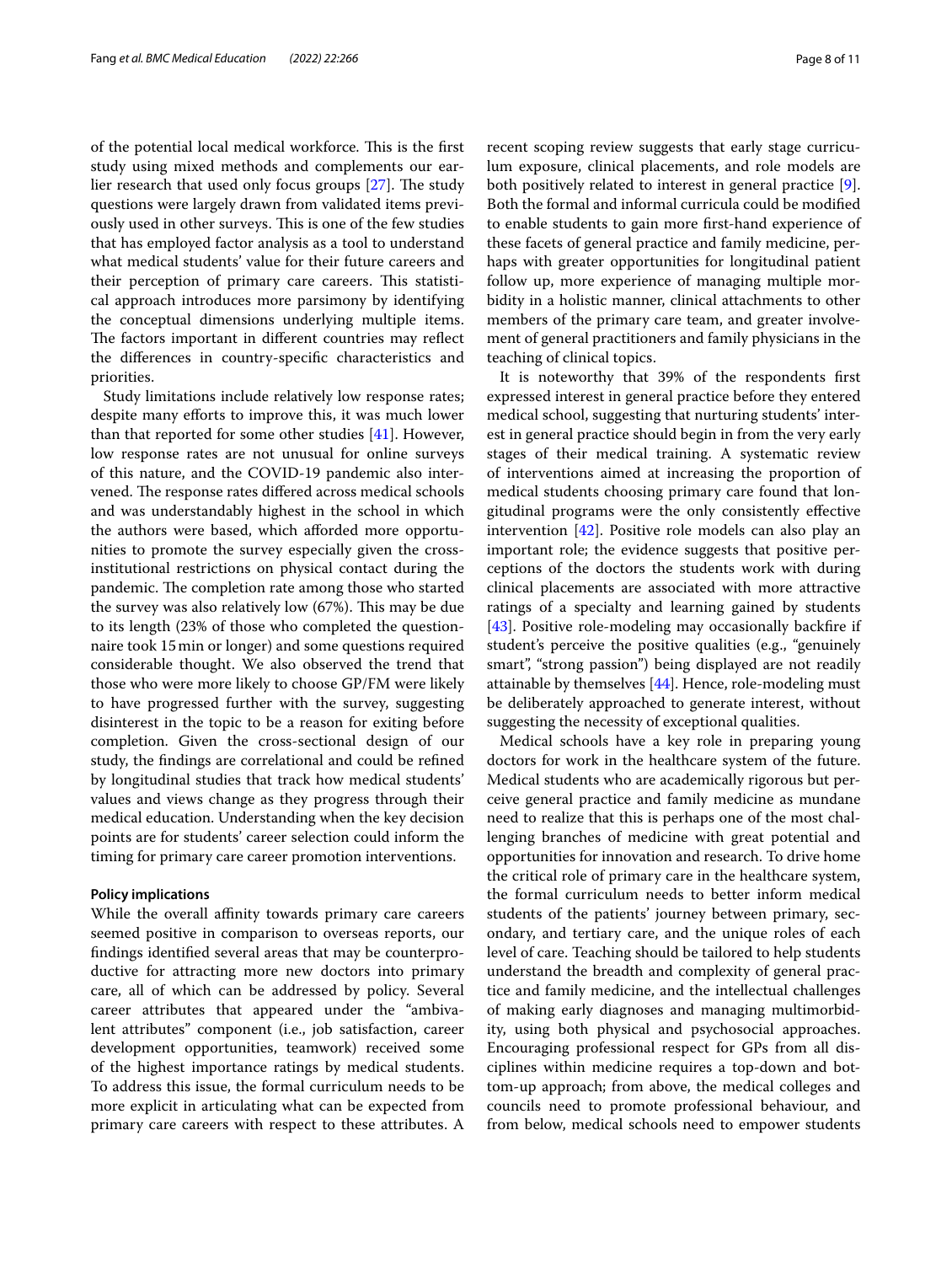to challenge denigration, encouraging students' assertiveness skills to question and to formalize mechanisms for feeding back on serious disrespect encountered in the formal or informal curriculum [\[34](#page-9-25), [35,](#page-9-26) [45\]](#page-10-0).

Recognizing FM as a specialty may reduce the perception that GPs are not good enough to specialize. A recurrent challenge to GP/FM in Singapore has been the failure to recognize family medicine as a medical specialization, which persists even when Ministry of Health has recognized the urgent need to strengthen primary care as the foundation of its healthcare system. This combination of opposing concepts may inadvertently send the message to medical students that GP/FM is essential but unworthy of recognition, potentially deterring students with an interest to pursue this career pathway. In addition, portraying family physicians not just as clinicians but also having roles in healthcare policy, education and research would raise the profle of GP/FM.

# **Conclusion**

In 2017, the then medical services director of the Ministry of Health urged young doctors not to be in medicine for "prestige, fnancial rewards or fame", not to choose "to be a super specialist when there is no such demand", or to "choose a specialty primarily because it gives us a good work-life balance" [\[20](#page-9-11)]. Implicit in this message is the hope that young doctors will look beyond extrinsic rewards when choosing their career. Encouragingly, many students in this study have expressed interest in GP/FM that are independent of extrinsic considerations, and many have developed their interest in this feld early in their undergraduate training. It is an important responsibility for undergraduate medical educators to promote and sustain this interest, with plentiful opportunities for students to discover and develop their interest in GP/FM. The recognition as specialists of those who undertake a residency program in Family Medicine and complete their Fellowship of the Singapore College of Family Medicine could contribute to addressing the apparent imbalance in status between primary and secondary care. Singaporean Ministry of Health's strategy to achieve the "Three Beyonds"  $[46]$  $[46]$ , beyond health care to health, beyond hospital to the community, and beyond quality to value, is heavily dependent on a strong, skilled and motivated GP/FM workforce for the future healthcare needs of the population.

#### **Acknowledgements**

We thank the medical student societies, medical education office, assistant deans, and family medicine faculty in all three medical schools in Singapore for their help in distributing the survey to their student bodies. We also thank Nila Ravindran for contributing to the interpretation to the free-text data.

#### **Authors' contributions**

HS and MS designed the research and questionnaire. YF conducted the data collection with support from HS and ST. YF and ST performed the quantitative analysis with support from MS. HS performed the qualitative analysis. YF drafted the manuscript. All authors participated in critical revision of the manuscript.

#### **Funding**

This study was supported by Singapore Ministry of Health's National Medical Research Council (NMRC) Health Services Research Grant (NMRC/ HSRG/0093/2018).

#### **Availability of data and materials**

The datasets used in the study is available on reasonable request from [h.e.](h.e.smith@ntu.edu.sg) [smith@ntu.edu.sg](h.e.smith@ntu.edu.sg).

# **Declarations**

#### **Ethics approval and consent to participate**

This study was approved by the ethics committee of the Nanyang Technological University's Institutional Review Board (IRB No.: IRB-2018-07-007). Participants provided informed consent electronically and anonymously. All study procedures were performed in accordance with the relevant institutional guidelines and regulations.

#### **Consent for publication**

Not applicable.

#### **Competing interests**

No competing interests were declared.

#### **Author details**

<sup>1</sup> Lee Kong Chian School of Medicine, Nanyang Technological University Singapore, 11 Mandalay Road, Singapore 308232, Singapore. <sup>2</sup> Faculty of Medicine, Imperial College London, South Kensington Campus, London SW7 2AZ, UK. 3 <sup>3</sup>Ministry of Health Holdings, 1 Maritime Square, Singapore 099253, Singapore.

## Received: 1 October 2021 Accepted: 28 March 2022 Published online: 11 April 2022

#### **References**

- <span id="page-8-0"></span>1. Majeed A. Shortage of general practitioners in the NHS. BMJ. 2017;358:j3191.<https://doi.org/10.1136/bmj.j3191>.
- 2. Petterson SM, Liaw WR, Tran C, Bazemore AW. Estimating the residency expansion required to avoid projected primary care physician shortages by 2035. Ann Fam Med. 2015;13(2):107 LP–114. [https://doi.org/10.1370/](https://doi.org/10.1370/afm.1760) [afm.1760](https://doi.org/10.1370/afm.1760).
- <span id="page-8-1"></span>3. Cerny T, Rosemann T, Tandjung R, Chmiel C. Reasons for general practitioner shortage – a comparison between France and Switzerland. Praxis (Bern 1994). 2016;105(11):619–36. [https://doi.org/10.1024/1661-8157/](https://doi.org/10.1024/1661-8157/a002362) [a002362](https://doi.org/10.1024/1661-8157/a002362) 1 Institut für Hausarztmedizin, Universitätsspital Zürich.
- <span id="page-8-2"></span>4. Chia ZH, Chong CS, Ponnamperuma G, Samarasekera D. How can medical education support the current healthcare initiatives in Singapore? Ann Acad Med Singapore. 2020;49(7):501–3 PMID:33000114.
- <span id="page-8-3"></span>5. Phillips JP, Wilbanks DM, Rodriguez-Salinas DF, Doberneck DM. Specialty income and career decision making: a qualitative study of medical student perceptions. Med Educ. 2019;53(6):593–604. [https://doi.org/10.](https://doi.org/10.1111/medu.13820) [1111/medu.13820](https://doi.org/10.1111/medu.13820) John Wiley & Sons, Ltd.
- <span id="page-8-4"></span>6. Mariolis A, Mihas C, Alevizos A, Gizlis V, Mariolis T, Marayiannis K, et al. General practice as a career choice among undergraduate medical students in Greece. BMC Med Educ. 2007;7(1):15. [https://doi.org/10.1186/](https://doi.org/10.1186/1472-6920-7-15) [1472-6920-7-15.](https://doi.org/10.1186/1472-6920-7-15)
- <span id="page-8-5"></span>7. Barber S, Brettell R, Perera-Salazar R, et al. UK medical students' attitudes towards their future careers and general practice: a cross-sectional survey and qualitative analysis of an Oxford cohort. BMC Med Educ. 2018;18:160. PMID: 29973203.
- <span id="page-8-6"></span>8. Querido SJ, Vergouw D, Wigersma L, Batenburg RS, De Rond MEJ, Ten Cate OTJ. Dynamics of career choice among students in undergraduate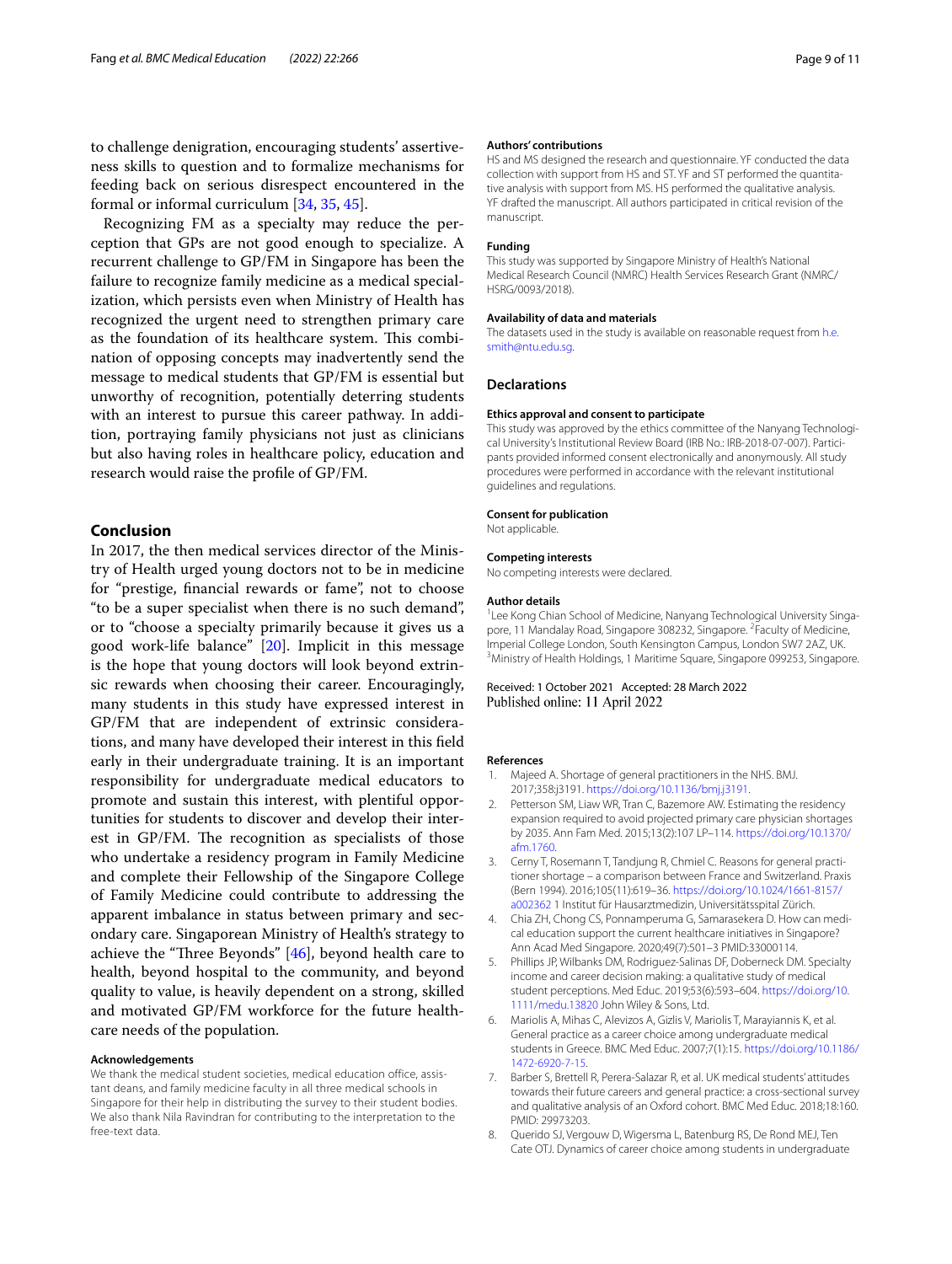medical courses. A BEME systematic review: BEME Guide No. 33. Med Teach. 2016;38(1):18–29 PMID:26372112.

- <span id="page-9-0"></span>9. Arshad S, McCombe G, Carberry C, Harrold A, Cullen W. What factors infuence medical students to enter a career in general practice? A scoping review. Ir J Med Sci Irish J Med Sci (1971 -). 2021;190(2):657–65 PMID:32794065.
- <span id="page-9-1"></span>10. Puertas EB, Arósquipa C, Gutiérrez D. Factors that infuence a career choice in primary care among medical students from high-, middle-, and low-income countries: a systematic review. Rev Panam Salud Pública. 2013;34(1):351–8 Available from: [https://www.scielosp.org/scielo.php?](https://www.scielosp.org/scielo.php?script=sci_arttext&pid=S1020-49892013001100008) script=sci\_arttext&pid=S1020-49892013001100008.
- <span id="page-9-2"></span>11. [Cerutti B, Perron NJ, Van Gessel E, Haensgen KD, Som](https://www.scielosp.org/scielo.php?script=sci_arttext&pid=S1020-49892013001100008)mer J. Changes in the perception of primary care practice during the medical curriculum in Geneva, Switzerland. Swiss Med Wkly. 2015;145(March):10–2 PMID:25812139.
- <span id="page-9-3"></span>12. Gami M, Howe A. Experience adds up! Questionnaire study: attitudes of medical students towards a career in general practice. Educ Prim Care. 2020;31(2):89–97 PMID:31964244. Taylor & Francis.
- <span id="page-9-4"></span>13. Levaillant M, Levaillant L, Lerolle N, Vallet B, Hamel-Broza J-F. Factors infuencing medical students' choice of specialization: a gender based systematic review. EClinicalMedicine. 2020;28:100589. [https://doi.org/10.](https://doi.org/10.1016/j.eclinm.2020.100589) [1016/j.eclinm.2020.100589](https://doi.org/10.1016/j.eclinm.2020.100589).
- <span id="page-9-5"></span>14. Heiligers PJ. Gender diferences in medical students' motives and career choice. BMC Med Educ. 2012;12:82. [https://doi.org/10.1186/](https://doi.org/10.1186/1472-6920-12-82) [1472-6920-12-82](https://doi.org/10.1186/1472-6920-12-82).
- <span id="page-9-6"></span>15. Lima C, de Souza L, Mendonça VRR, Garcia GBC, Brandão EC, Barral-Netto M. Medical specialty choice and related factors of brazilian medical students and recent doctors. Plos One. 2015;10(7):e0133585. [https://doi.](https://doi.org/10.1371/journal.pone.0133585) [org/10.1371/journal.pone.0133585](https://doi.org/10.1371/journal.pone.0133585) Public Library of Science.
- <span id="page-9-7"></span>16. Pisaniello MS, Asahina AT, Bacchi S, Wagner M, Perry SW, Wong ML, et al. Efect of medical student debt on mental health, academic performance and specialty choice: a systematic review. BMJ Open. 2019;9(7):1–15 PMID:31270123.
- <span id="page-9-8"></span>17. Yang Y, Li J, Wu X, Wang J, Li W, Zhu Y, et al. Factors infuencing subspecialty choice among medical students: a systematic review and metaanalysis. BMJ Open. 2019;9(3):1–12 PMID:30850399.
- <span id="page-9-9"></span>18. Kawamoto R, Ninomiya D, Kasai Y, Kusunoki T, Ohtsuka N, Kumagi T, et al. Factors associated with the choice of general medicine as a career among Japanese medical students. Med Educ Online. 2016;21(1):29448. [https://www.tandfonline.com/doi/full/10.3402/meo.](https://www.tandfonline.com/doi/full/10.3402/meo.v21.29448) [v21.29448](https://www.tandfonline.com/doi/full/10.3402/meo.v21.29448).
- <span id="page-9-10"></span>19. Chew YW, Rajakrishnan S, Low CA, Jayapalan PK, Sreeramareddy CT. Medical students' choice of specialty and factors determining their choice: A cross-sectional questionnaire survey in Melaka-Manipal medical college. Malaysia Biosci Trends. 2011;5(2):69–76 PMID:21572250.
- <span id="page-9-11"></span>20. Lai L. Young docs urged to veer away from specialising. Singapore: The Straits Times; 2017. Available from: [https://www.straitstimes.com/singa](https://www.straitstimes.com/singapore/young-docs-urged-to-veer-away-from-specialising) [pore/young-docs-urged-to-veer-away-from-specialising](https://www.straitstimes.com/singapore/young-docs-urged-to-veer-away-from-specialising)
- <span id="page-9-12"></span>21. Ministry of Health Holdings. Residency Match Results for July 2021 Intake. 2021. Cited 2021 Feb 18. Available from: [https://www.physician.mohh.](https://www.physician.mohh.com.sg/Documents/Residency%20Match%20Results%20for%20July%202021%20Intake.pdf) [com.sg/Documents/Residency%20Match%20Results%20for%20July%](https://www.physician.mohh.com.sg/Documents/Residency%20Match%20Results%20for%20July%202021%20Intake.pdf) [202021%20Intake.pdf](https://www.physician.mohh.com.sg/Documents/Residency%20Match%20Results%20for%20July%202021%20Intake.pdf).
- <span id="page-9-13"></span>22. Gąsiorowski J, Rudowicz E, Safranow K. Motivation towards medical career choice and future career plans of Polish medical students. Adv Heal Sci Educ. 2015;20(3):709–25. [https://doi.org/10.1007/](https://doi.org/10.1007/s10459-014-9560-2) [s10459-014-9560-2.](https://doi.org/10.1007/s10459-014-9560-2)
- <span id="page-9-14"></span>23. Rukewe A, Abebe WA, Fatiregun AA, Kgantshang M. Specialty preferences among medical students in Botswana. BMC Res Notes. 2017;10(1):195. [https://doi.org/10.1186/s13104-017-2523-y.](https://doi.org/10.1186/s13104-017-2523-y)
- <span id="page-9-15"></span>24. Fong JMN, Tan YTW, Sayampanathan AA, Mohan N, Koh YQ, Jang JHJ, et al. Impact of fnancial background and student debt on postgraduate residency choices of medical students in Singapore. Singapore Med J. 2018;59(12):647–51.<https://doi.org/10.11622/smedj.2018068> 2018/06/07. Singapore Medical Association.
- <span id="page-9-16"></span>25. Chew SH, Ibrahim I, Yong YZ, Shi LM, Zheng QS, Samarasekera DD, et al. Factors infuencing the decision to pursue emergency medicine as a career among medical students in Singapore. Singapore Med J. 2018;59(3):126–32. <https://doi.org/10.11622/smedj.2018027>Singapore Medical Association.
- <span id="page-9-17"></span>26. Ng CL, Liu XD, Murali Govind R, Tan JWJ, Ooi SBS, Archuleta S. Factors afecting choice of sponsoring institution for residency among medical students in Singapore. Singapore Med J. 2018;59(12):642–6. [https://](https://doi.org/10.11622/smedj.2018024) [doi.org/10.11622/smedj.2018024](https://doi.org/10.11622/smedj.2018024) 2018/03/16. Singapore Medical Association.
- <span id="page-9-18"></span>27. Zainal H, Smith HE. Medical students' attitudes towards careers in primary care in Singapore. BMC Med Educ. 2020;20(1):1–20 PMID:33238960.
- <span id="page-9-19"></span>28. Chellappah M, Garnham L. Medical students' attitudes towards general practice and factors afecting career choice: a questionnaire study. London J Prim Care. 2014;6(6):117–123. [https://doi.org/10.1080/17571472.](https://doi.org/10.1080/17571472.2014.11494362) [2014.11494362.](https://doi.org/10.1080/17571472.2014.11494362)
- <span id="page-9-20"></span>29. Council RC of GP and the MS. Destination GP: medical student' experiences and perceptions of general practice . 2017. Available from: [https://](https://www.rcgp.org.uk/-/media/Files/Policy/A-Z-policy/2017/RCGP-destination-GP-nov-2017) [www.rcgp.org.uk/-/media/Files/Policy/A-Z-policy/2017/RCGP-desti](https://www.rcgp.org.uk/-/media/Files/Policy/A-Z-policy/2017/RCGP-destination-GP-nov-2017) [nation-GP-nov-2017](https://www.rcgp.org.uk/-/media/Files/Policy/A-Z-policy/2017/RCGP-destination-GP-nov-2017)
- <span id="page-9-21"></span>30. Abdi H, Williams LJ. Principal component analysis. WIREs Comput Stat. 2010;2(4):433–59.<https://doi.org/10.1002/wics.101> John Wiley & Sons, Ltd.
- <span id="page-9-22"></span>31. Allison PD. Multiple regression: A primer. Thousand Oaks: Pine Forge Press; 1999. ISBN:0761985336
- <span id="page-9-23"></span>32. Corp IBM. IBM SPSS statistics for Windows. Armonk: IBM Corp; 2013.
- <span id="page-9-24"></span>33. Clarke V, Braun V. Thematic analysis. J Posit Psychol. 2017;12(3):297–8. [https://doi.org/10.1080/17439760.2016.1262613.](https://doi.org/10.1080/17439760.2016.1262613)
- <span id="page-9-25"></span>34. Mitchell C, Nelson P, Spooner S, McBride A, Hodgson D. Recruitment, retention and returning to General Practice: A rapid scoping review to inform the Greater Manchester Workforce Strategy. Manchester: NIHR CLAHRC Greater Manchester; 2018. Available from: [https://www.arc-gm.](https://www.arc-gm.nihr.ac.uk/media/Resources/OHC/Recruitment-retention-and-returning-to-General-Practice-A-rapid-scoping-review-to-inform-the-Greater-Manchester-Workforce-Strategy1.pdf) [nihr.ac.uk/media/Resources/OHC/Recruitment-retention-and-retur](https://www.arc-gm.nihr.ac.uk/media/Resources/OHC/Recruitment-retention-and-returning-to-General-Practice-A-rapid-scoping-review-to-inform-the-Greater-Manchester-Workforce-Strategy1.pdf) [ning-to-General-Practice-A-rapid-scoping-review-to-inform-the-Greater-](https://www.arc-gm.nihr.ac.uk/media/Resources/OHC/Recruitment-retention-and-returning-to-General-Practice-A-rapid-scoping-review-to-inform-the-Greater-Manchester-Workforce-Strategy1.pdf)[Manchester-Workforce-Strategy1.pdf](https://www.arc-gm.nihr.ac.uk/media/Resources/OHC/Recruitment-retention-and-returning-to-General-Practice-A-rapid-scoping-review-to-inform-the-Greater-Manchester-Workforce-Strategy1.pdf)
- <span id="page-9-26"></span>35. Wass V, Gregory S. Not "just" a GP: A call for action. Br J Gen Pract. 2017;67(657):148–9 PMID:28360042.
- <span id="page-9-27"></span>36. Kiolbassa K, Miksch A, Hermann K, Loh A, Szecsenyi J, Joos S, et al. Becoming a general practitioner - Which factors have most impact on career choice of medical students BMC Fam Pract. 2011;12:25. PMID:21549017.
- <span id="page-9-28"></span>37. Koehler N, McMenamin C. Flexible but boring: Medical students' perceptions of a career in general practice. Educ Prim Care. 2016;27(4):280–91 Taylor & Francis. PMID:27284679.
- <span id="page-9-29"></span>38. Kumar A, Mitra K, Nagarajan S, Poudel B. Factors infuencing medical students' choice of future specialization in medical sciences: a crosssectional questionnaire survey from medical schools in China, Malaysia and regions of south asian association for regional cooperation. N Am J Med Sci. 2014;6(3):119–25. [https://doi.org/10.4103/1947-2714.](https://doi.org/10.4103/1947-2714.128473) [128473](https://doi.org/10.4103/1947-2714.128473).
- <span id="page-9-30"></span>39. Alberti H, Banner K, Collingwood H, Merritt K. 'Just a GP': a mixed method study of undermining of general practice as a career choice in the UK. BMJ Open. 2017;7(11):e018520. [https://doi.org/10.1136/bmjop](https://doi.org/10.1136/bmjopen-2017-018520) [en-2017-018520](https://doi.org/10.1136/bmjopen-2017-018520).
- <span id="page-9-31"></span>40. Naimer S, Press Y, Weissman C, Zisk-Rony RY, Weiss YG, Tandeter H. Medical students' perceptions of a career in family medicine. Isr J Health Policy Res. 2018;7(1):1. [https://doi.org/10.1186/s13584-017-0193-9.](https://doi.org/10.1186/s13584-017-0193-9)
- <span id="page-9-32"></span>41. Glynn LG, Regan AO, Casey M, Hayes P, O'Callaghan M, O'Dwyer P, et al. Career destinations of graduates from a medical school with an 18-week longitudinal integrated clerkship in general practice: a survey of alumni 6 to 8 years after graduation. Irish J Med Sci (1971 -). 2020;190:185–91. <https://doi.org/10.1007/s11845-020-02260-0>.
- <span id="page-9-33"></span>42. Pfarrwaller E, Sommer J, Chung C, Maisonneuve H, Nendaz M, Junod Perron N, et al. Impact of interventions to increase the proportion of medical students choosing a primary care career: a systematic review. J Gen Intern Med. 2015;30(9):1349–58. [https://doi.org/10.1007/](https://doi.org/10.1007/s11606-015-3372-9) [s11606-015-3372-9.](https://doi.org/10.1007/s11606-015-3372-9)
- <span id="page-9-34"></span>43. Keis O, Schneider A, Heindl F, Huber-Lang M, Öchsner W, Grab-Kroll C. How do German medical students perceive role models during clinical placements ("Famulatur")? An empirical study. BMC Med Educ. 2019;19(1):1–9 PMID:31159794.
- <span id="page-9-35"></span>44. Yahata S, Takeshima T, Kenzaka T, Okayama M. Fostering student motivation towards community healthcare: a qualitative study. BMJ Open. 2021;11(1):1–9 PMID:33414140.